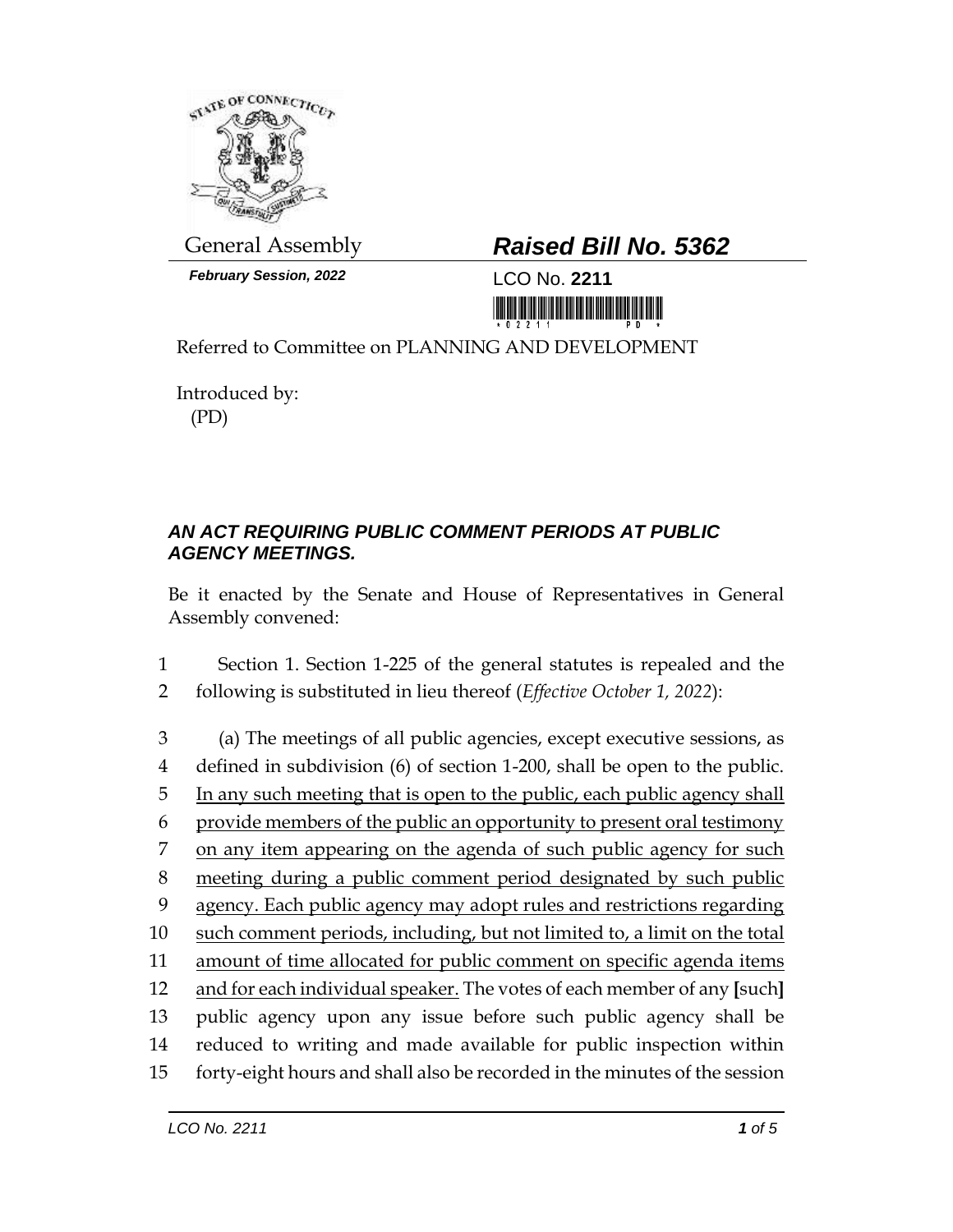at which taken. Not later than seven days after the date of the session to which such minutes refer, such minutes shall be available for public inspection and posted on such public agency's Internet web site, if available, except that no public agency of a political subdivision of the state shall be required to post such minutes on an Internet web site. Each public agency shall make, keep and maintain a record of the proceedings of its meetings.

 (b) Each such public agency of the state shall file not later than January thirty-first of each year in the office of the Secretary of the State the schedule of the regular meetings of such public agency for the ensuing year and shall post such schedule on such public agency's Internet web site, if available, except that such requirements shall not 28 apply to the General Assembly, either house thereof or to any committee thereof. Any other provision of the Freedom of Information Act notwithstanding, the General Assembly at the commencement of each regular session in the odd-numbered years, shall adopt, as part of its joint rules, rules to provide notice to the public of its regular, special, emergency or interim committee meetings. The chairperson or secretary of any such public agency of any political subdivision of the state shall file, not later than January thirty-first of each year, with the clerk of such subdivision the schedule of regular meetings of such public agency for the ensuing year, and no such meeting of any such public agency shall be held sooner than thirty days after such schedule has been filed. The chief executive officer of any multitown district or agency shall file, not later than January thirty-first of each year, with the clerk of each municipal member of such district or agency, the schedule of regular meetings of such public agency for the ensuing year, and no such meeting of any such public agency shall be held sooner than thirty days after such schedule has been filed.

 (c) The agenda of the regular meetings of every public agency, except for the General Assembly, shall be available to the public and shall be 47 filed, not less than twenty-four hours before the meetings to which they refer, (1) in such agency's regular office or place of business, and (2) in the office of the Secretary of the State for any such public agency of the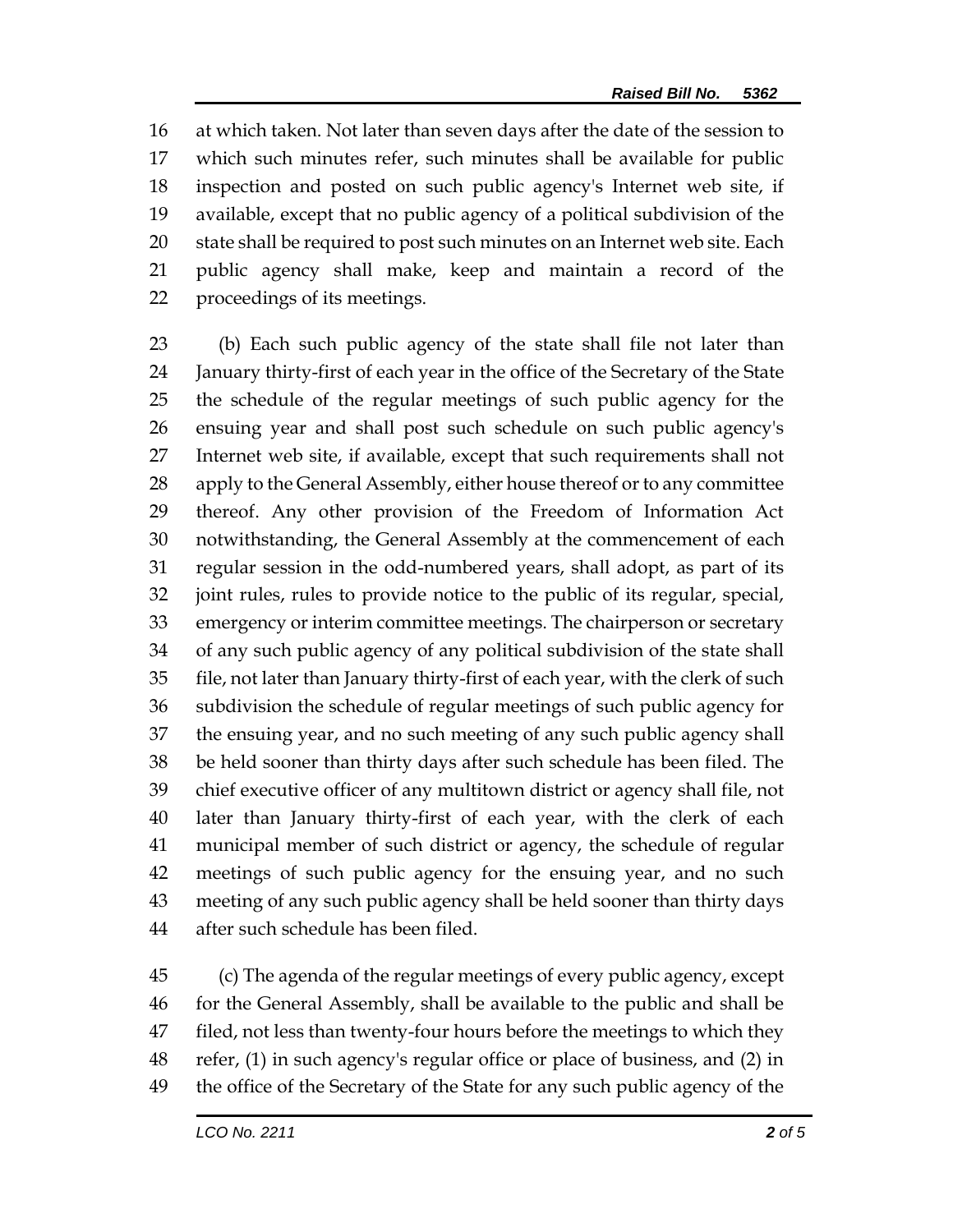state, in the office of the clerk of such subdivision for any public agency of a political subdivision of the state or in the office of the clerk of each municipal member of any multitown district or agency. For any such public agency of the state, such agenda shall be posted on the public agency's and the Secretary of the State's Internet web sites. Upon the affirmative vote of two-thirds of the members of a public agency present and voting, any subsequent business not included in such filed agendas may be considered and acted upon at such meetings.

 (d) Notice of each special meeting of every public agency, except for the General Assembly, either house thereof or any committee thereof, shall be posted not less than twenty-four hours before the meeting to which such notice refers on the public agency's Internet web site, if available, and given not less than twenty-four hours prior to the time of such meeting by filing a notice of the time and place thereof in the office of the Secretary of the State for any such public agency of the state, in the office of the clerk of such subdivision for any public agency of a political subdivision of the state and in the office of the clerk of each municipal member for any multitown district or agency. The secretary or clerk shall cause any notice received under this section to be posted in his office. Such notice shall be given not less than twenty-four hours prior to the time of the special meeting; provided, in case of emergency, except for the General Assembly, either house thereof or any committee thereof, any such special meeting may be held without complying with the foregoing requirement for the filing of notice but a copy of the minutes of every such emergency special meeting adequately setting forth the nature of the emergency and the proceedings occurring at such meeting shall be filed with the Secretary of the State, the clerk of such political subdivision, or the clerk of each municipal member of such multitown district or agency, as the case may be, not later than seventy- two hours following the holding of such meeting. The notice shall specify the time and place of the special meeting and the business to be transacted. No other business shall be considered at such meetings by such public agency. In addition, such written notice shall be delivered to the usual place of abode of each member of the public agency so that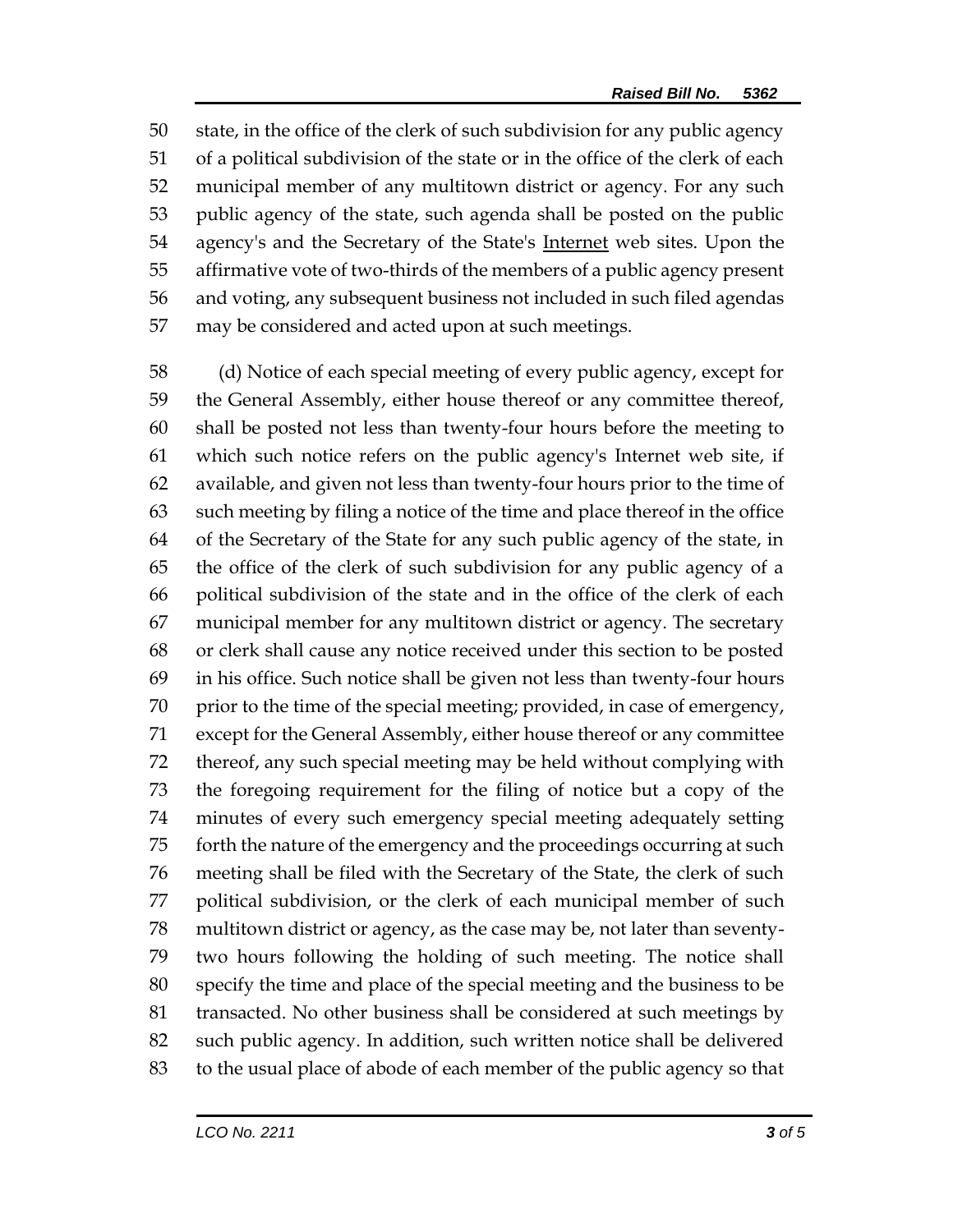the same is received prior to such special meeting. The requirement of delivery of such written notice may be dispensed with as to any member who at or prior to the time the meeting convenes files with the clerk or secretary of the public agency a written waiver of delivery of such notice. Such waiver may be given by telegram. The requirement of delivery of such written notice may also be dispensed with as to any member who is actually present at the meeting at the time it convenes. Nothing in this section shall be construed to prohibit any agency from adopting more stringent notice requirements.

 (e) No member of the public shall be required, as a condition to attendance at a meeting of any such body, to register the member's name, or furnish other information, or complete a questionnaire or otherwise fulfill any condition precedent to the member's attendance.

 (f) A public agency may hold an executive session, as defined in subdivision (6) of section 1-200, upon an affirmative vote of two-thirds of the members of such body present and voting, taken at a public meeting and stating the reasons for such executive session, as defined in section 1-200.

 (g) In determining the time within which or by when a notice, agenda, record of votes or minutes of a special meeting or an emergency special meeting are required to be filed under this section, Saturdays, Sundays, legal holidays and any day on which the office of the agency, the Secretary of the State or the clerk of the applicable political subdivision or the clerk of each municipal member of any multitown district or agency, as the case may be, is closed, shall be excluded.

This act shall take effect as follows and shall amend the following sections:

| Section 1 | $\cup$ October 1, 2022<br>$   -$ |  |
|-----------|----------------------------------|--|
|           |                                  |  |

## *Statement of Purpose:*

To require public comment periods at all public agency meetings.